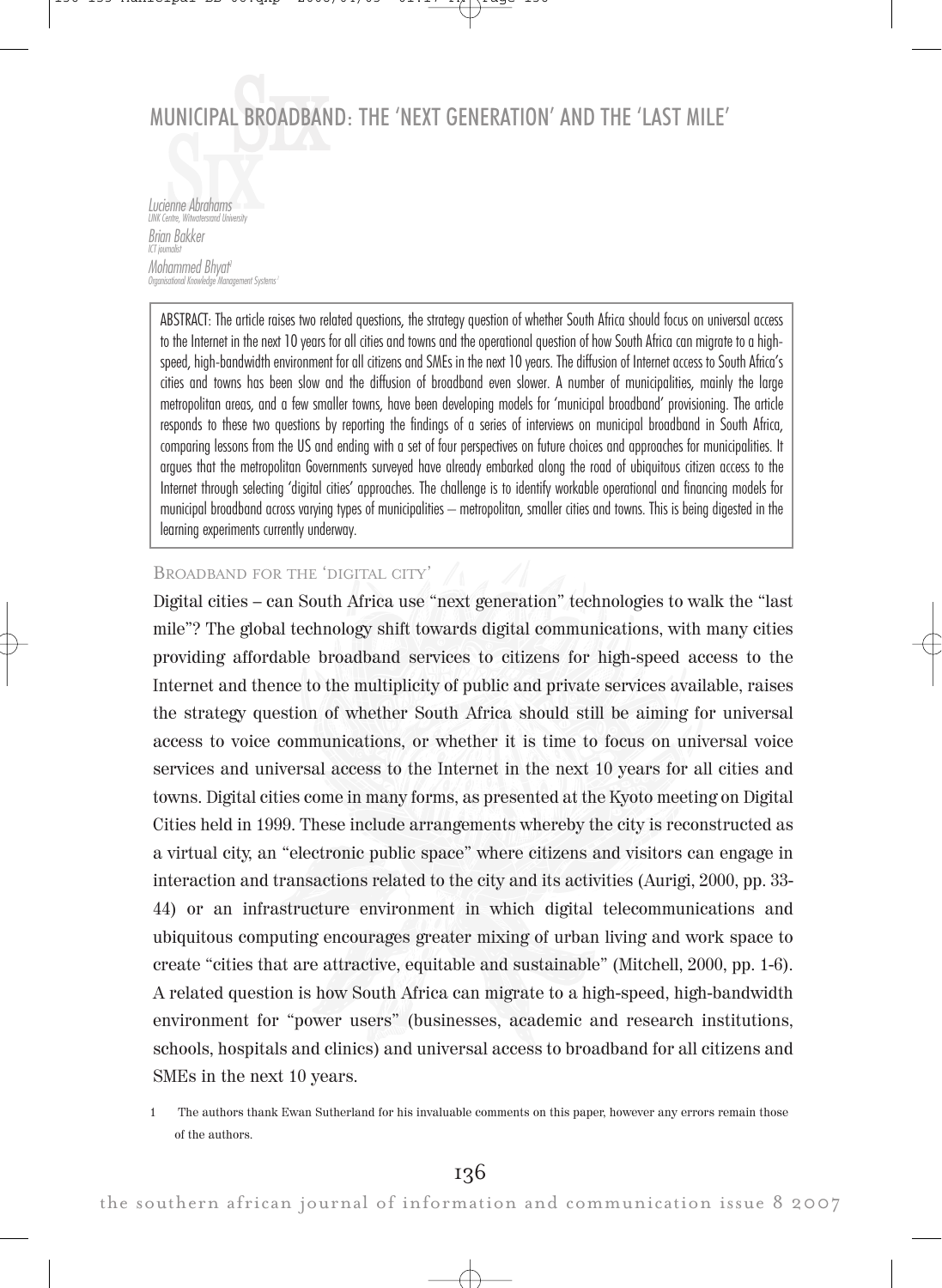Why are these important questions? South Africa has entered an era in which it has set itself targets to increase its global competitiveness positioning against other developing economies such as Brazil and India, while at the same time halving poverty and unemployment. It has chosen to do this, amongst other things, through investment in infrastructure (ASGISA, 2005). Given that South Africa is a small player among very large economies of the north and south, availability of the resources required to enhance its competitiveness and reduce its knowledge divides will play a very significant role in whether it succeeds or fails. This includes telecommunications and Internet infrastructure and other network infrastructures like energy.

In relation to global competitiveness, two points are relevant. One, business including small businesses, need to become Internet-based or e-businesses, with affordable highspeed access enabling them to participate in both local and global economic information and transactions chains. Two, South Africa needs to increase the numbers of people, especially young people who use high-speed Internet, as this provides access to valuable content for learning and development opportunities to enhance the knowledge base of its national human resource base. These components of the South African economy – advanced network infrastructures and a highly knowledgeable human-resource pool – are crucial factors for economic development.

Furthermore, the needs of citizens for a range of services, including health and educational services such as telemedicine or examination results, as well as ease of transactions with Government through electronic Government services, raises the bar for the provision of high-speed, high-bandwidth telecoms infrastructure and services. In the decade 1996–2006, multi-purpose community centres or MPCCs were created, but a major flaw was that they generally did not offer access to the Internet, hence residents in poor communities could not connect to the local or global world beyond their immediate geography. Community Internet access becomes valuable only if it provides a medium for local economic development and enhanced social interaction (Ishido & Isbister, 2000).

Universities and other research institutions require high bandwidth to process very large datasets and to work collaboratively with international networks of researchers. This, combined with the increasing demand from businesses and the general population for a range of Internet-based high-speed services, from shipping to shopping to schooling, provides a rationale for municipalities, metros and provinces, who are responsible for facilitating economic and social development, to consider facilitating public connectivity to high speed networks rather than merely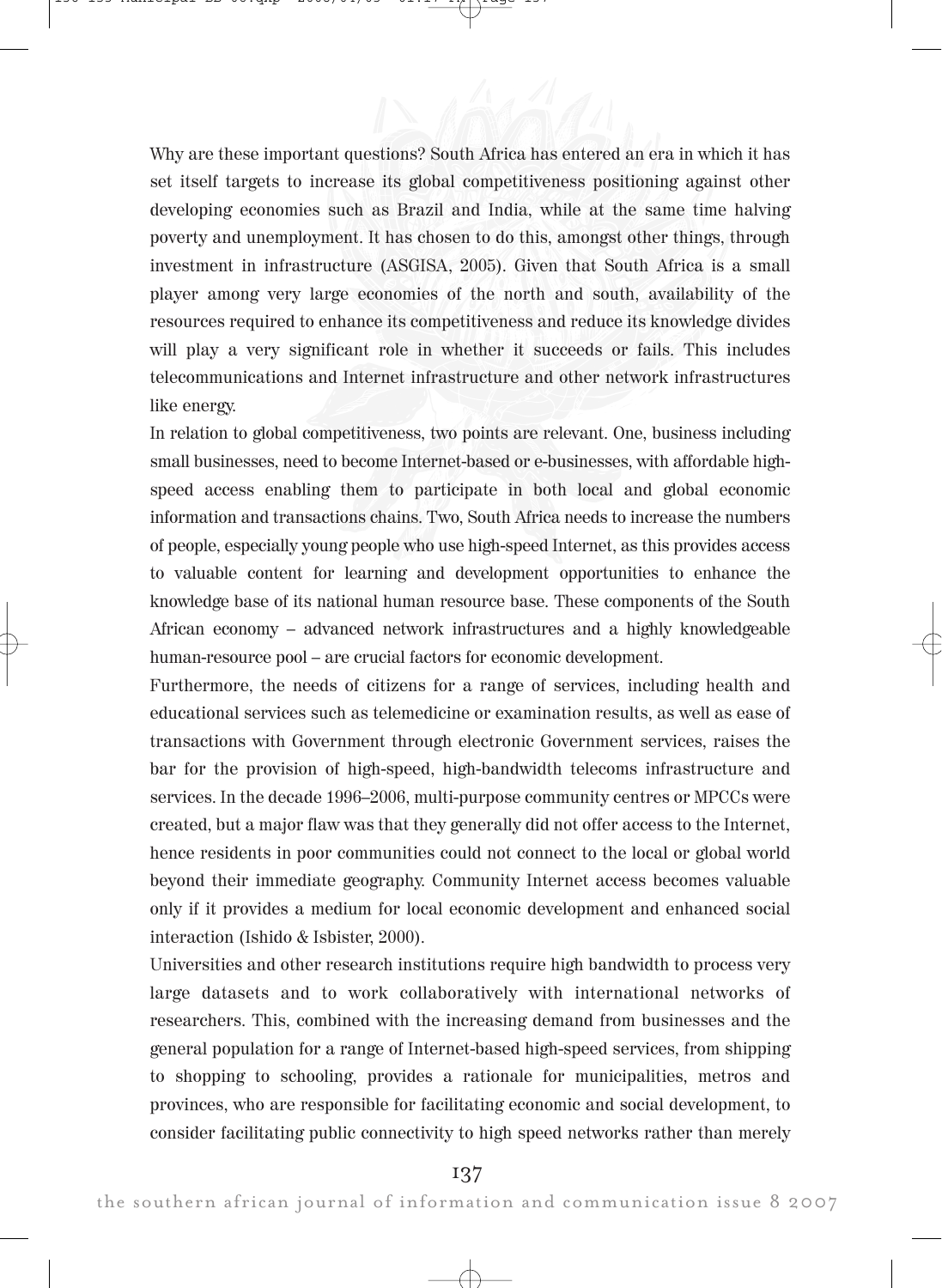being consumers of telecoms services. This they can do through either a wholesale model where the municipality funds and builds the broadband facility and leases to private Internet service providers (ISPs), or a retail model where the municipality builds and operates broadband facilities and provides Internet, video and telephony services, itself becoming an ISP.

Across the world, cities are competing feverishly as attractors for business, for human capital, for revenue and thus information infrastructure becomes a crucial lever in growing the competitiveness of cities (Sassen, 2001). The City of Johannesburg and the City of Tshwane<sup>2</sup> in Gauteng, and the City of Cape Town in the Western Cape see themselves as such competitive global cities, so these considerations would certainly arise for them. The considerations also arise for smaller towns like Knysna, which hosts international business tourism and wish to address poverty and the infrastructure backlogs in the old townships and "locations". Business tourism has become a feature of South Africa's interconnection with global markets as business travellers, investors, academics and scientists complete their business in cities such as Johannesburg, Cape Town or Durban, adding three to five days to their itineraries to visit the country's tourism hotspots.

Rethinking the post-apartheid spatial landscape, many suburban areas and townships are plotting a new course for economic development. Amongst these, Soweto is re-creating itself as a "suburb" and is exploring ways of attracting people to live and work there. After 50 years of failure to invest in economic and social infrastructure in Soweto, the private sector has followed major investments made by residents and local Government in the last 10 years. This has resulted in multi-billion rand investments in property, roads and storm-water drainage and in the shopping malls that became hallmarks of the late twentieth century (Hlengani, 2007).

Soweto will host a number of the matches for the FIFA World Cup 2010 at the Soccer City complex, which will incorporate the International Broadcast Centre. The tournament will bring about 300 000 visitors to Johannesburg, where Soweto is located around 100 000 fans to each stadium and more than 100 000 fans, visitors, international journalists and local residents to entertainment venues throughout the city following each game event (City of Joburg, 2007). Soweto can take a significant share of this revenue if it is well-positioned. Thus, with a current population of more than a million people and a large number of schools, clinics and the Chris Hani Baragwanath hospital who could all benefit from high-speed Internet access; as well

2 Tshwane, which includes Pretoria, is a metropolitan municipality in the Gauteng Province and historically the administrative capital of South Africa.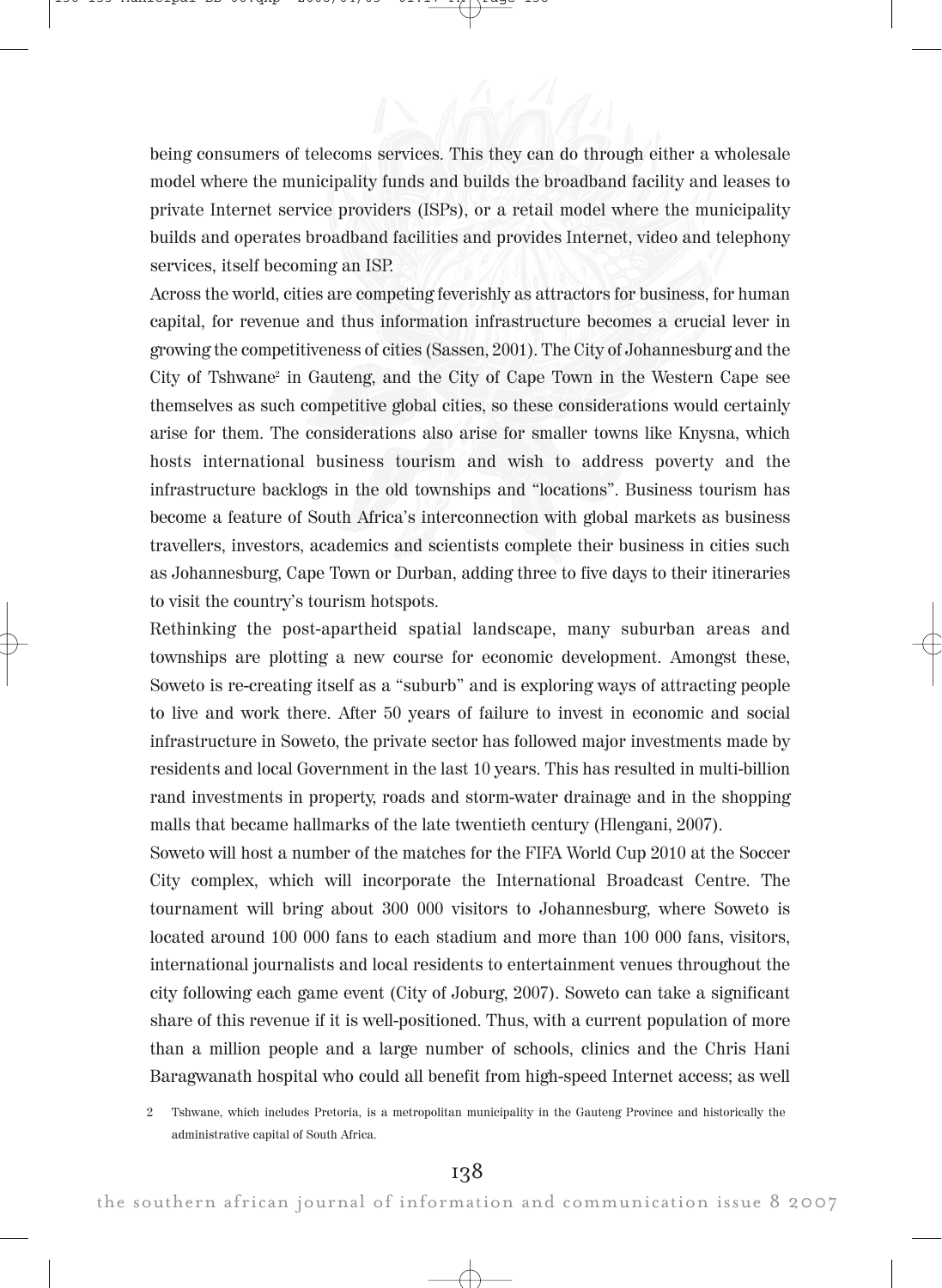as a growing tourist audience operating from bed and breakfast accommodation, sports, restaurants and music venues; widespread public and residential broadband accessibility could be a key attractor for citizens and tourists to make Soweto their residence of choice.

Municipal broadband provisioning could create the foundations for such access to fast Internet services – for major cities, for tourism hotspots, for "townships" entering the economic mainstream, and others.

#### TECHNOLOGY PERSPECTIVE

The term "broadband" commonly refers to high-speed, high-bandwidth Internet access. However it is defined, broadband implies transmitting at higher speeds than that common with a dial-up connection, typically more than 200kbit/s (FCC).

Broadband carries multiple signals (audio, data, and video) by dividing the total capacity of the medium into multiple, independent bandwidth channels, where each channel operates only on a specific range of frequencies. What this means is that broadband makes bandwidth "broader" and thus, able to transport more data. Thus broadband is not only a high-speed connection, but more importantly, it is a single-wire or wireless connection that increases a data transmitter's ability to carry several different frequencies at one time and enables "convergence", the integration or convergence of different forms of information to a common technology base via (in the case of fixed lines) a single cable. In practical terms, it means that email, documents, videos, movies, multi-media content can be loaded faster from the Internet either onto PCs or mobile phones (FCCs). In the US for example, convergence has allowed companies to offer "triple-play" solutions, ie telephone, Internet and TV via the same media, whether ADSL, DSL, fibre or cable. Municipal broadband is quite simply broadband services provided wholly or in part by municipalities or local Governments. The technology infrastructure could include a mix of Wi-Fi, higher bandwidth WiMax, line-of-sight and fibre optic technologies. The business model for the provision of these services could vary from self-provision to public-private partnerships, with different levels of opportunity for private sector competition.

## GLOBAL TRENDS: WHY ARE MUNICIPALITIES GETTING INVOLVED IN BROADBAND PROVISIONING?

Traditionally the role of local Governments has been critical in deploying the necessary infrastructure for communities to function as viable human and economic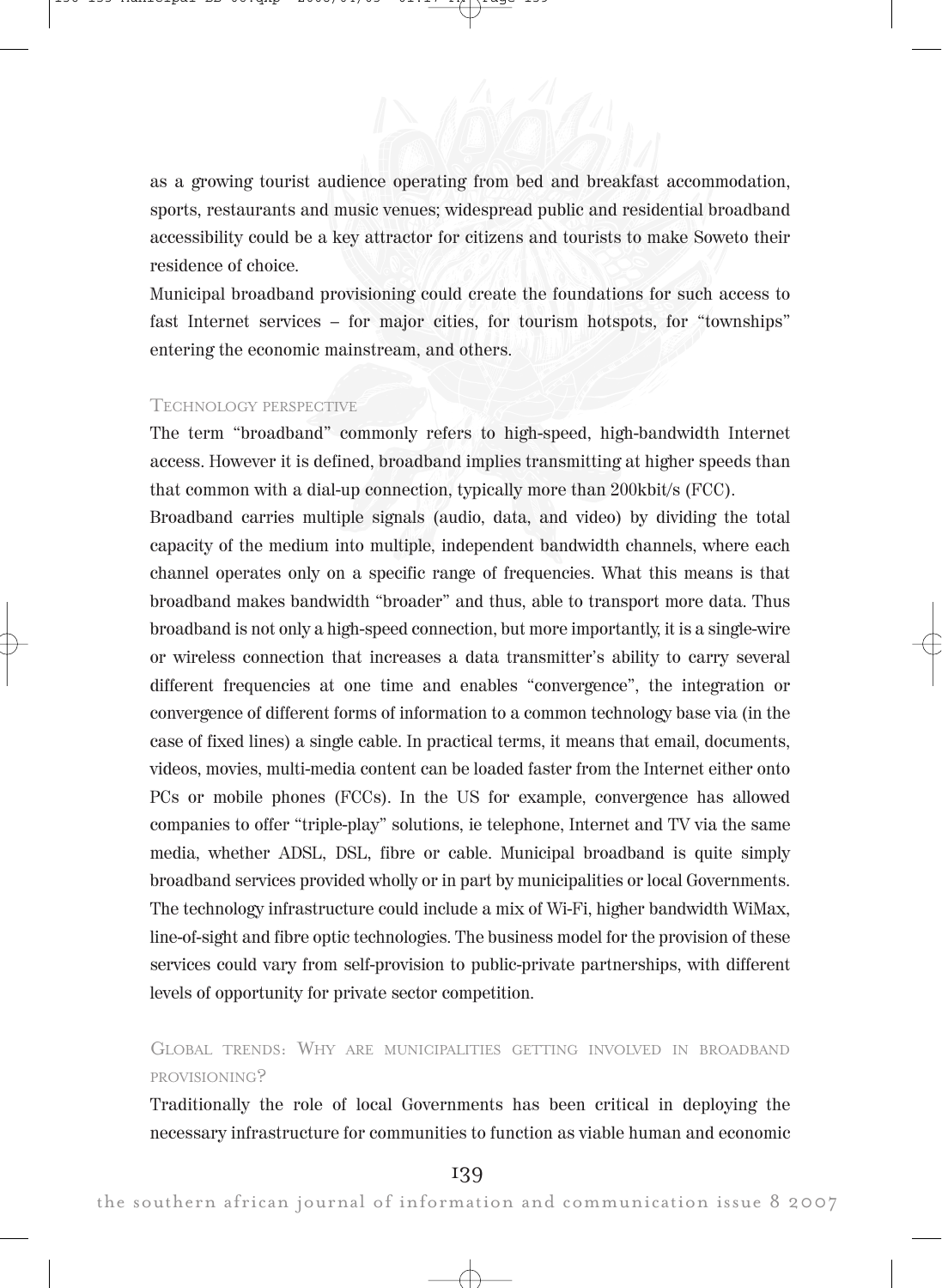entities. This includes the provisioning of municipal electric power systems, water and sewer reticulation, the maintenance of local roads and so on. Such services were and still are the requisites for the efficient functioning of settlements, whether rural towns and villages, cities or city regions. In the industrial age, these services enabled the transformation of natural resources into goods and services.

In the 21st century, information and knowledge economies require additional infrastructure, namely electronic infrastructure which embraces computers, data and the means to transmit the data. Broadband has therefore become a necessary utility not only for the delivery of traditional economic services, but also for commerce, education, entertainment and healthcare. In the current era, with the heightened role of urban entities as engines of economic growth and cultural activity, there is a worldwide trend for municipalities and local Governments to provide municipal broadband as a basic service to residents and businesses (Mitchell, ibid). In short, municipal broadband networks serve the digital infrastructure needs of cities and communities.

Local Governments need to provide broadband services designed to address community needs – health, education and welfare. By contrast, private companies work to maximise profit and while the profit motive often fosters innovation and deployment, it will leave vital community needs unmet unless local Governments step in to fill the gap.

Global cities and city regions, from Mumbai to Mexico, have exploited the accessibility and affordability of ICTs, multi-media and computer technologies to dramatically transform the structure and dynamics of their respective cities. They have further evolved the principles of good city design as espoused by authors such as Jane Jacobs (1961) – "healthy cities where people live, work, shop and play" and the idea of the "informational city" made explicit by Manuel Castells (1991) and applied ICTs to effect changes in urban governance, social outcomes and the social and cultural life of communities.

One perspective in this global trend is the development of "ubiquitous cities". The term "ubiquitous city" comes from Korea and Japan and denotes a vision for an urban future (Townsend, 2004) where people can conduct their work or social business efficiently, conveniently, safely from any place in the city, at any time of the day, because connectivity is widely available and affordable, electronic information and transactions services are accessible, and the range of services is constantly changing and growing. This is achieved through the deployment of mobile and/or wireless broadband technologies, operating off fibre-rich networks. The contributing ICT trends to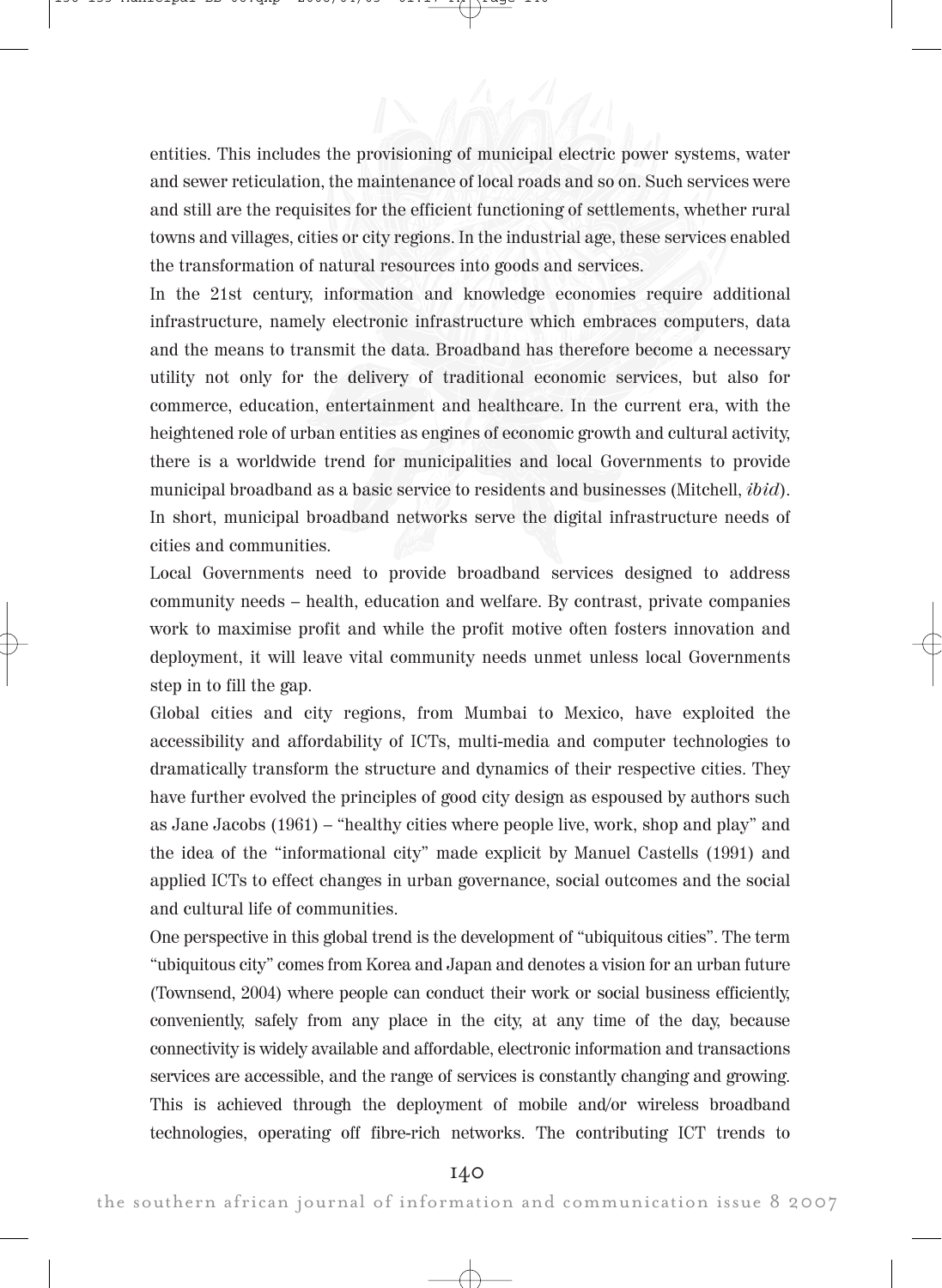ubiquitous cities are: mobilisation of communications and computing, convergence of digital networks, convergence of locative media, mobile communications, GIS, and GPS/navigation and residential broadband penetration.

A study for the Province of Ontario, Canada, defined five critical success factors for the creation of Intelligent Communities (Intelligent Communities Forum). This list of "Intelligent Community Indicators," provides a conceptual framework for understanding the factors that determine a community's competitiveness in the "broadband economy" and include significant deployment of broadband communications to businesses, Government facilities and residences, with Government providing a catalyst when necessary through regulation, incentives and even network construction.

Taipei has worked to build a Cyber City, as the best way to enhance its competitiveness in the 21st century, taking steps including maximising the use of the Internet and minimising the use of roads for working, for networking amongst people and for interactions with the city Government, viewing Internet services as public utilities, thus making it as easy and convenient as using the telephone and television and creating a ubiquitous network of public services with modern fibreoptic technology as backbone infrastructure, and facilitated through public-private sector collaboration (Ying-jeou Ma, 2001).

In South Africa, the City of Joburg is preparing an enabling "digital skin" as the ICT platform for hosting a successful FIFA 2010 World Cup and exploring ways of utilising this infrastructure for legacy purposes (City of Joburg 2006). A digital skin encompasses the range of infrastructure and basic services required to enable 24-hour connectivity across a city, including a range of technologies, to ensure seamless communication which can form the basis for services including safety and security, entertainment and tourism and electronic Government. Municipal broadband provisioning is one element of this project, however the financial models and issues of supply and demand will need to be worked out (City of Joburg, 2007). The Blue Umbrella and B-Link programme of the Gauteng Provincial Government envisages provincial broadband provisioning as a means to facilitate higher quality of services in health and education, and more effective interaction across Government departments (Canca, 2007). Here too, demand and supply studies will be needed, but information is not yet available.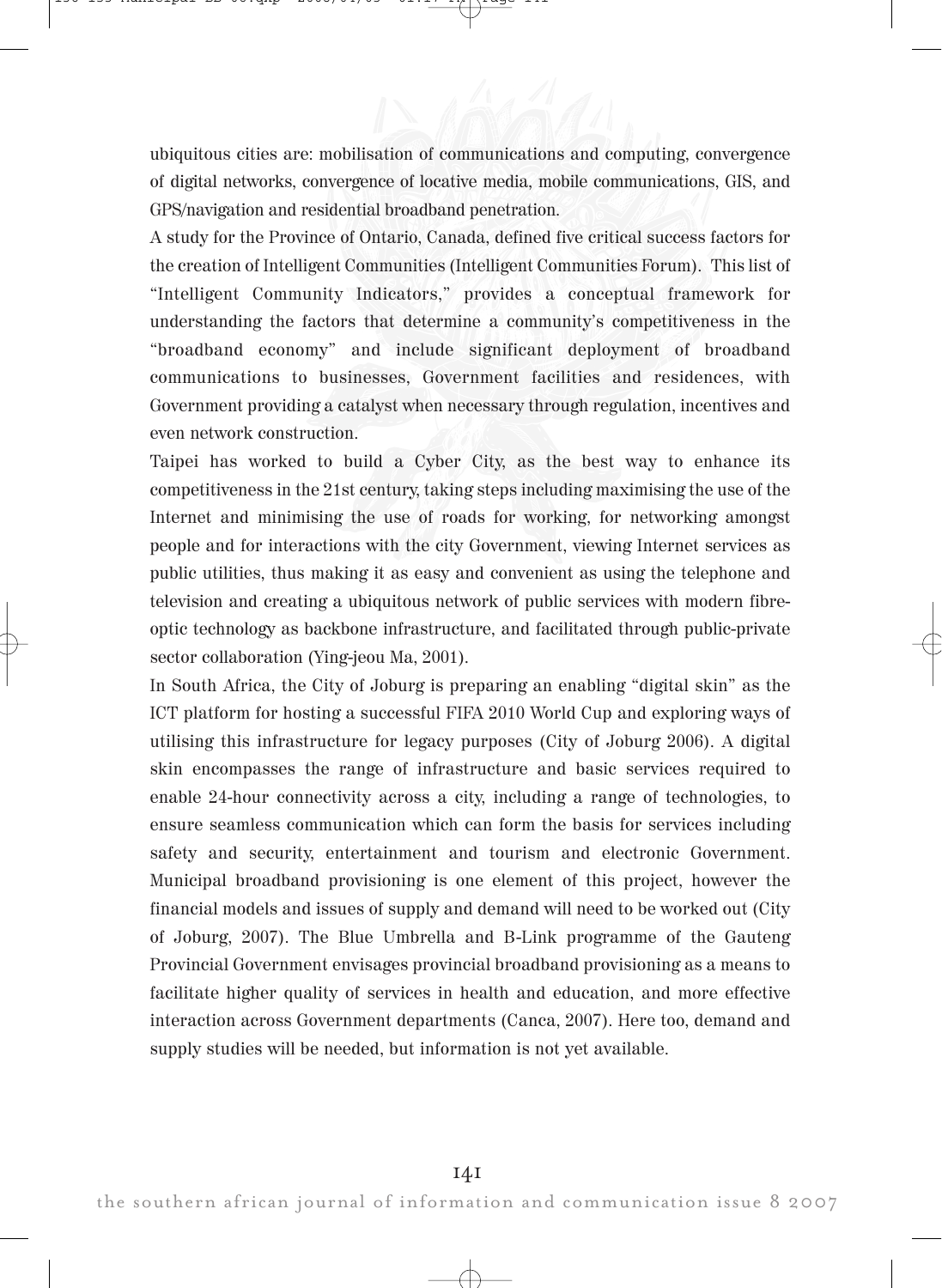# MUNICIPAL BROADBAND IN SOUTH AFRICA: SOLUTION TO THE DIGITAL DIVIDE OR PIPE DREAM?

Ironically, the possibility of local municipalities building their own broadband networks may never have come up in South Africa if it had not been for the excruciatingly slow pace at which broadband supply is growing (Esselaar, Gillwald & Stork, 2006, pp. 42 - 45) and the equally slow pace at which the telecoms regulatory environment is changing (Esselaar and Gillwald, 2007). According to Esselaar, et al, with only around 415 000 broadband subscribers in 2006 and limited competition among the five major service providers, despite a 100% growth rate in broadband subscriptions, South Africa lags behind other low- and middle-income countries. International approaches to increase broadband penetration have not yet been extensively tested in South Africa. This may be partly due to the fact that many of these approaches are proving difficult to sustain over time, with need for regular review and adaptation of the models. For example, public sector regional aggregation ie "bringing total broadband requirements of public sector customers in a given period into one procurement requirement to suppliers", as provided for in the UK Broadband Aggregation Project which proposed to significantly increase broadband availability (UK Broadband Task Force, 2003) and elsewhere, has seen a range of adaptations over the years since inception circa 2004, while commercial business models have failed to endure as discussed in the various examples from the US, see below. In this context and given the motivations discussed above, selected South African municipalities are either in the planning stages (Joburg and Cape Town), have deployed pilot projects (Tshwane) or have already rolled out municipal broadband networks (Knysna).

### TECHNOLOGY AND ECONOMICS

One of the notable endeavours is the city of Knysna, where the municipal broadband network came about almost by accident (Easton, 2007). An IT audit revealed that the city had rolled out a wireless network that was illegal under the telecommunications legislation in force at that time. Knysna had been searching for a "hook" to move to the next stage of its growth as a city and so the idea of building a municipal broadband network for the city was born. Uninet won the bid<sup>3</sup>.

Unfortunately, the Knysna broadband network is less than an unmitigated success. While the municipality has achieved its twin objectives of cutting its own costs and providing cheap broadband for the community, the network will only be available to

3 See Steve Esselaar and Pieter Soete Case Note (in this issue).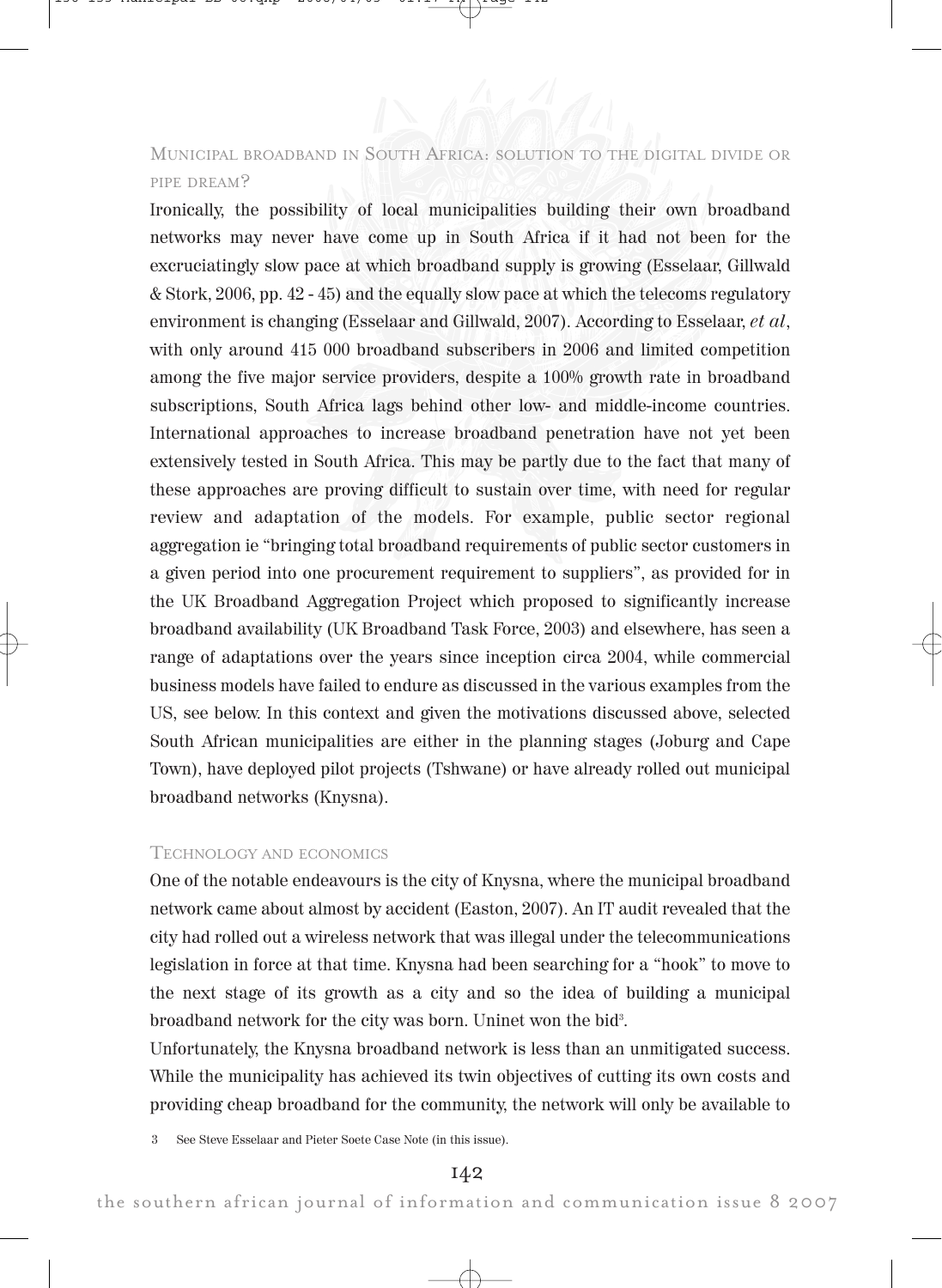visitors and residents for as long as the city continues to support the network and foot the bill for network maintenance. The arrangement with the winning bidder, Uninet, was that it would finance and build the network, the cost of which was considerable because it involved setting up numerous Wi-Fi base stations in and around the city, connecting these to a city-wide communications backbone, establishing a call centre and an operations centre as well as employing 30 people. These implementation costs were to be offset by sales of data and voice over Internet Protocol (VoIP) services to the residents of Knysna (Vecchiatto, 2006). Uninet has since expanded its network to over 300 hotspots covering 90% of Knysna and the surrounding areas (Uninet, 2007). Unfortunately, the company has been less than successful in attracting customers to its premium services (Easton, 2007), because MWeb already covers the high income market. This may cause the company's enthusiasm for the project to diminish over time as it concentrates its efforts in more lucrative markets such as Cape Town and Mozambique, among others.

This reality suggests the need for a business model that takes account of local realities and adopts an explicit publicly-funded approach to make broadband services available to middle and low income communities, which could be feasible in a small town. However, it is highly questionable whether or not the model and technology can scale for a much larger city such as Tshwane (Kuun, 2007b).

The idea of municipal broadband appears to be sound, though its implementation has been fraught with difficulty. There is a suggestion that municipal broadband networks should be regarded as just another municipal service, that they should be free of charge at a basic level with the use of premium services such as higher bandwidth or prioritised traffic (for VoIP calls) sold by commercial service providers. The advantage of using this model is that the network itself is funded by the rates and taxes residents are already paying and, as such, there is already a crosssubsidisation mechanism built in (Easton, 2007).

With due attention to international lessons, the prevailing view among the technology managers interviewed is that the financial outlay for building network infrastructure in any of the major cities would be too large for any single commercial organisation to undertake. Due to the history of telecoms provisioning, there is also a resistance to the monopoly that such an arrangement would give rise to. Consequently, decisions have been taken in all the cities surveyed, for the municipalities to provide the basic underlying infrastructure.

The City of Tshwane where the municipality has laid more than 470km of fibre optic cable (Kuun, 2007a) with the objective of connecting schools, hospitals and clinics to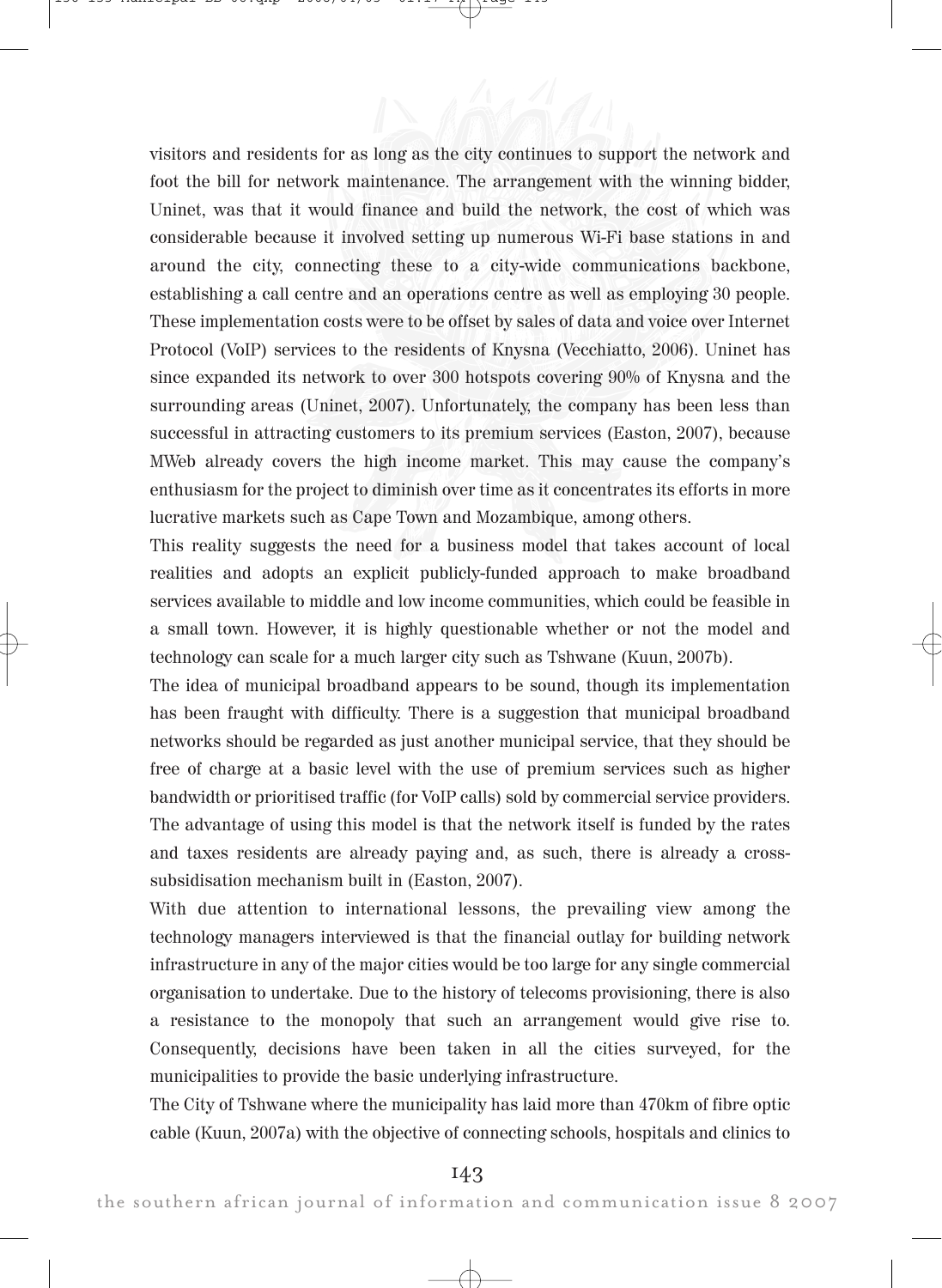a broadband network and providing infrastructure for small, home offices and SMEs sees a number of challenges. Tshwane metro has opted for a business model which treats its broadband infrastructure much like it does its roads: it takes responsibility for building and maintaining the network, including the fibre, high-sites and wireless infrastructure, and invites commercial entities to make use of that infrastructure, by on-selling to residents. However, cracks may be appearing in this venture as My Broadband reported (November, 2007) that the free Wi-Fi Internet service sponsored by the City of Tshwane would terminate on 15 December 2007 as the Proof of Concept agreement between the City and the operator Neology came to an end.

City of Cape Town has approached the issue in a similar way to the Tshwane model. The City intends to build an optical-fibre network linking its own key buildings and other critical points. Once completed, it is envisaged that it will be in a position to lease spare capacity to licensed electronic communications service providers. This optic-fibre infrastructure is expected to take three to four years to install (Sooful, 2007). City of Joburg, on the other hand, plans to couple affluent areas with poor areas in a bid to spread the net, but this is unlikely to be workable because service levels in unprofitable areas are more than likely to drop over time.

#### THE LAST MILE

Fundamentally, the technology decision is about the so-called last mile – the link between individual homes or businesses and the area switches connected to the metropolitan network and thence the Internet. Many technologies have been tried and are being used to make that last mile connection.

In Johannesburg, for instance, 11 commercial organisations have been short-listed to set up and run pilot projects in designated areas of the city and its environs beginning in early 2008. The approach is a technology-agnostic one, under which the successful bidders will be free to choose the technology that best suits their infrastructure and budget (Naidoo, 2007). The technologies under consideration for these projects include Wi-Fi, WiMax and Broadband over Power Lines (BPL) and the intention is to use the pilots as an opportunity for the companies to prove both their chosen technologies and their business models (Naidoo, ibid). BPL technology is an interesting one because it has many apparent pros, though it is a very new technology which is relatively untried in large commercial implementations globally. The advantage is that power lines constitute existing infrastructure to the home and is already available to the majority of residences in the major cities.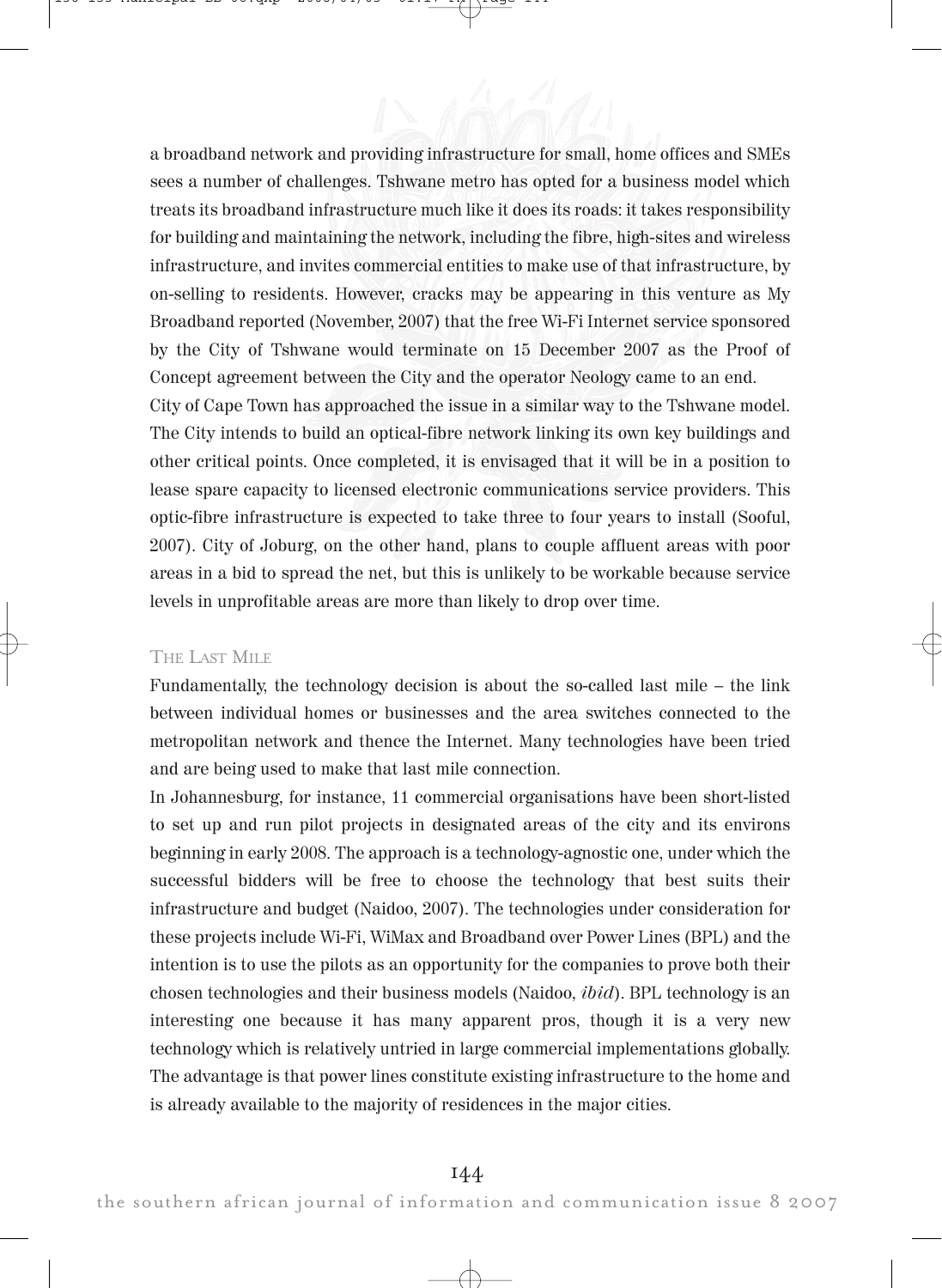A well-publicised pilot project conducted by Tshwane municipality and Goal Technology Solutions in the Rooiwal community north of the city was seen as highly successful. However, the subsequent commercial trial proved to be far less so. Two reasons for this latter failure appear to be public perception and lack of demand for high bandwidth links. In the first case it is asserted that people found it difficult to believe that they could use a power point for Internet access without getting an electric shock. In the second instance, demand is expected to change as bandwidthintensive applications, such as Internet protocol television (IPTV), begin to make their appearance on the local scene (Kuun, 2007b).

There is one particular benefit to BPL technology that makes it attractive to the municipalities surveyed, namely that it allows them to read utility meters remotely and automatically, resulting in savings of millions of South African rand as a result of not having to use meter reading personnel. There would also be a dramatic reduction in the time between data capture and billing. On the negative side, however, there is a risk that BPL technology may prove to be a white elephant, because there is a compelling reason for the municipalities to deploy it, but no compelling reasons for the ISPs and service providers to invest in BPL. The end-user equipment over power lines is costly and those costs need to be amortised. However, the fundamental business benefit of being able to read meters remotely, and automatically, remains. It may be best to treat the technology as an entry-point for households into the connected world and build a model based on the premise that they will move on to other technologies as awareness of the alternatives increases. However, the continued power outages and failure by Eskom to meet the heightened demand for a continuous source of power may make the development of BPL inefficient and unattractive in the short term.

For the service providers, wireless is the most cost-effective approach, because they don't require a specific end-user device and wireless technologies enable the user to move around the home freely. As a last-mile technology, Wi-Fi is seen as unreliable because it is subject to electro-magnetic interference and there are serious questions about how much load it can carry before becoming unusable (Kuun, 2007b). Another possible solution is WiMax technology, which has been marketed almost out of sight, but like BPL, it is largely unproven at this stage. One option is to use WiMax from the base station to the home, then use Wi-Fi within the home and garden. Ultimately, however, the technology decisions will be driven by economics, the needs of the applications that consumers demand and the evolution of wireless and other next generation technologies.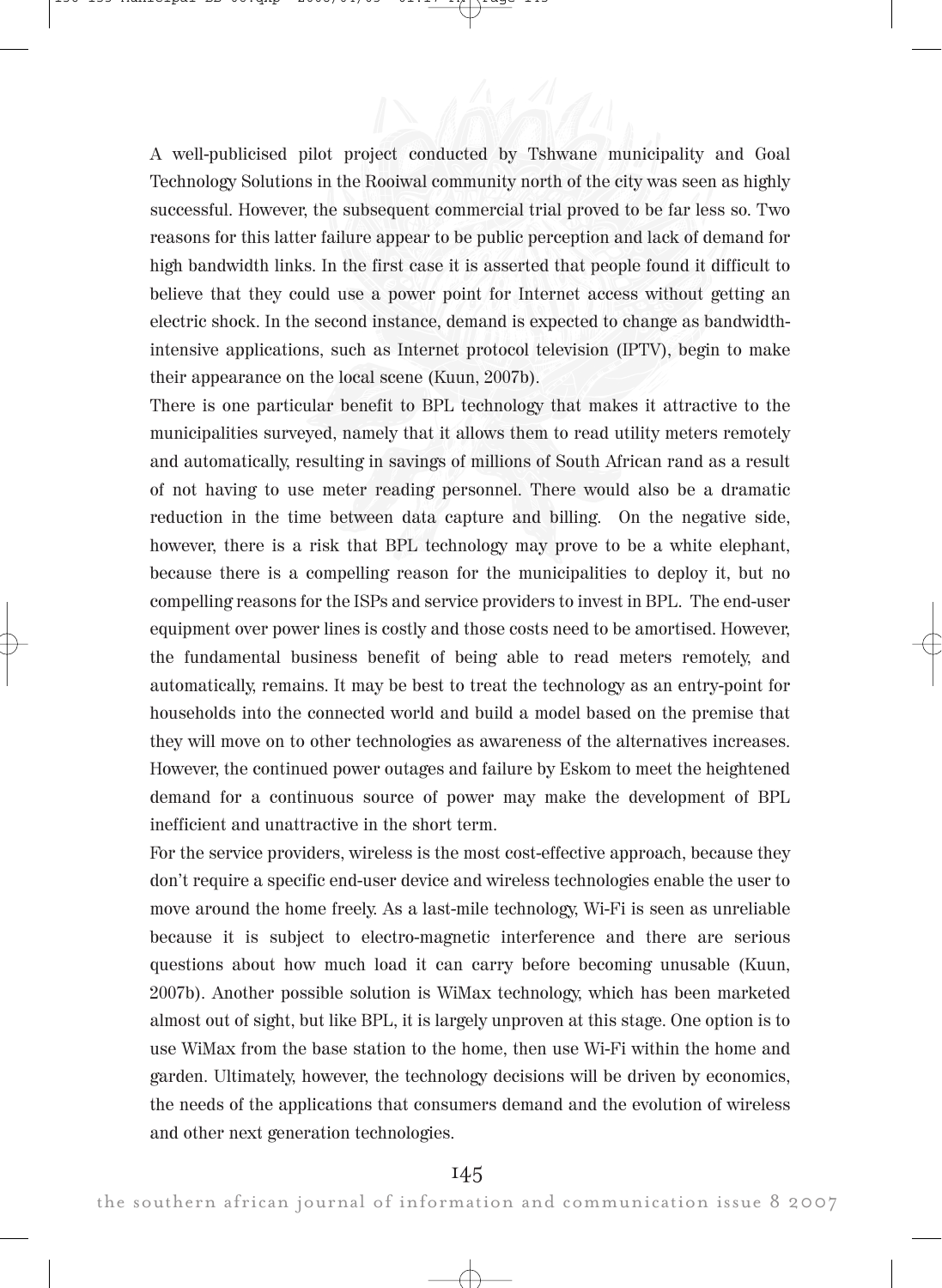As regards the technology choices, the Tshwane metro is alert to the technology limitations of Wi-Fi and, while it has piloted BPL, it has not taken a decision to utilise this technology to offer Internet connectivity to residences. The main reason here is that the metro does not currently see itself as a provider of last-mile connectivity. As regards the business model, the Tshwane metro has chosen to build only the backhaul infrastructure laying a fibre-optic bed in the city, thus telcos and ISPs can lease the infrastructure rather than laying out substantial capital investments. However, the issues of last-mile technology and connectivity will remain current within the sphere of the competitive ISP market for the foreseeable future, as the Tshwane metro does not at this stage have a last-mile strategy.

#### LESSONS FROM THE US: BUSINESS MODELS THAT DON'T WORK

The Knysna business model emulates those used widely in much bigger cities in the US. Several of those projects have recently made the news for all the wrong reasons, most notably Chicago and San Francisco (Nuttal, 2007). Chicago, one of the most recent cities to curtail its citywide Wi-Fi project, was unable to implement a viable business plan with either AT&T or troubled Internet service provider Earthlink. After realising how much the build-out would cost, both companies tried to tweak the agreement terms and requested that Chicago become an 'anchor tenant', paying a guaranteed minimum fee to use the Wi-Fi network in support of city services. Chicago, like many other cities who have been asked to do the same, declined. (Gardiner, 2007). It has been assessed that a similar municipal Wi-Fi project in Provo, Utah, will not break even in the next five years, if then. The problem, it seems is that break-even point for the project is 50% of the city's 35 000 residences and current penetration is only 20% in the home market and a paltry 10% in the business sector (Walch, 2007).

There are other failures in the US including the cities of Cincinnati, Houston, Springfield and Louis; in most places plans have been put on hold while a solution is sought (Keen, 2007). Even the showcase city of Philadelphia, the first to moot a citywide broadband network, has run into funding difficulties (Bangeman, 2007). This is important to note because it has been the example foremost in the minds of the designers responsible for formulating municipal broadband plans for Johannesburg. Another part of the economic problem lies on the demand side of the equation. While the basic idea of offering Internet access as a public service is sound, the problem is that US cities have not thought of the Internet as a form of public infrastructure that must be paid for – typically by tax dollars. Instead, cities have laboured under the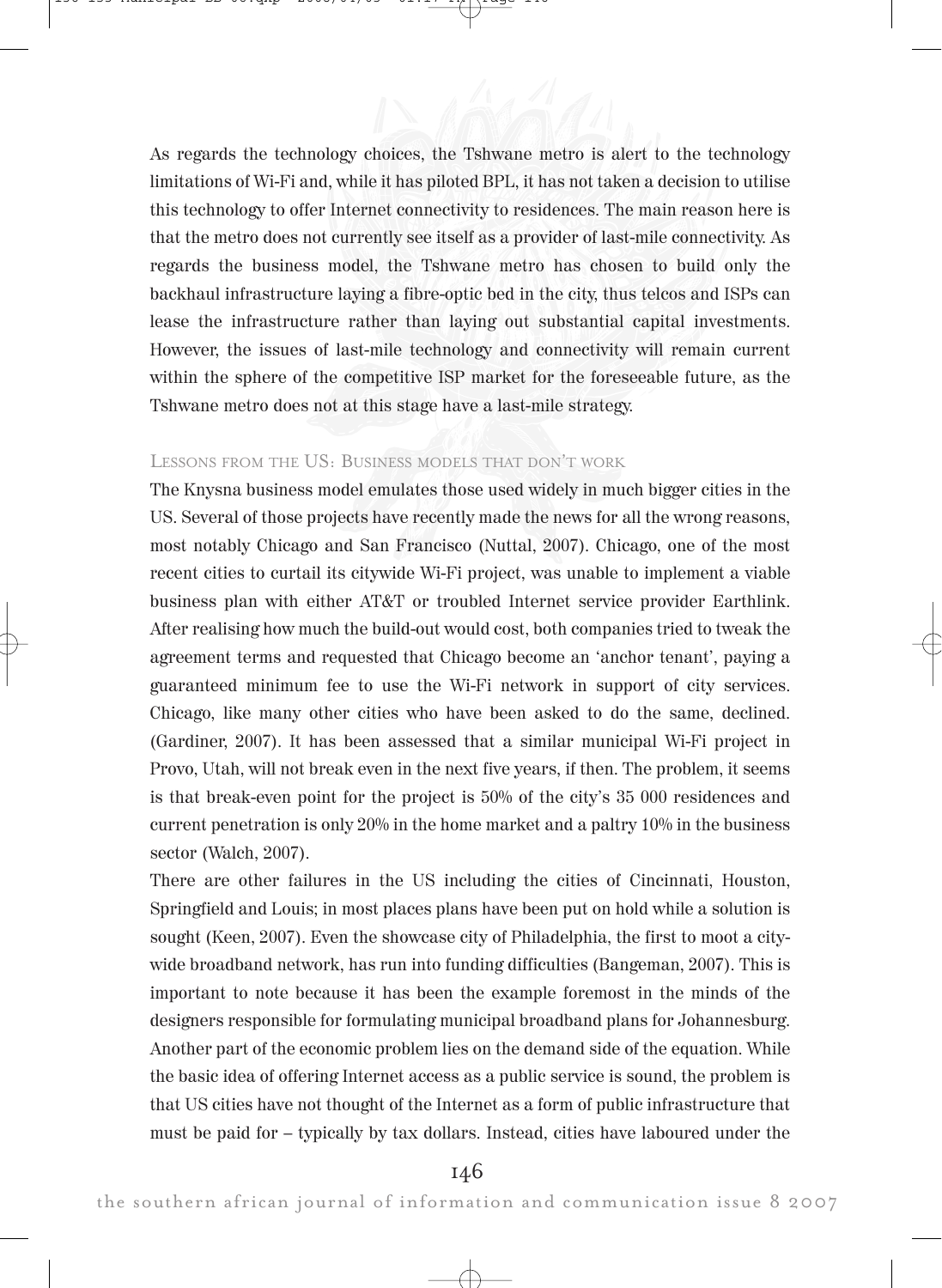illusion that, somehow, everything could be built easily and for free by private parties. That illusion has run straight into the realities of infrastructure economics. The bottom line: city dwellers won't be able to get high-quality wireless Internet access for free. If they want it, collectively, they'll have to pay for it (Wu, 2007).

The primary point to note from the lessons of the US (and Knysna) is that the appropriate business model for municipal broadband in South Africa may not be a commercial model, but a public infrastructure model, which is funded through similar approaches to the funding of other bulk infrastructure such as water, roads and sanitation. Alternatively, a public-private partnership that uses a hybrid funding model of municipal infrastructure investment, incorporating long-term loans (20 years) from the development finance sector, combined with limited private investment for commercial returns could be designed.

However, there is a danger in this approach because municipalities may fool themselves into believing that the experience will be as routine as running water, gas and electricity systems. Before moving ahead with any such plans municipalities should consider seven factors: competition, performance competition, continuous improvements, technological, obsolescence, risk, and uncertainty (Ellig, 2006).

In all of the US cases quoted above, the technology chosen was Wi-Fi connected underground by kilometres of high-speed fibre-optic cabling. Technology limitations and cost along with basic economics conspired to cause failure. Specifically, when the big American telecoms companies were bidding for contracts, they often agreed to spectacularly generous terms. Many acquiesced to footing the entire bill for network build-out, maintenance and upgrades.

Then there is the issue of the radio transmitters needed to broadcast the signal. With a range of just 100 or 200 feet at most, Wi-Fi networks simply don't provide adequate access – especially for people in buildings or other enclosed areas. As a result, most networks deployed in the past several years have required between 20% and 100% more access points than budgeted (Gardiner, 2007). Furthermore, there are doubts whether Wi-Fi technology, in its mass market form, can support the fabled triple-play of data, voice and video that service providers and telecommunication companies see as a major revenue generator (Kewney, 2007). Recent developments in Wi-Fi technology indicate that it will, in time, be able to handle high-bandwidth applications. A technology called MediaFlex, has emerged that addresses this so well that triple play service providers in the US are queueing up to buy it (Kewney, 2007).

Most users of broadband, in both rich and poorer countries, still use broadband for much the same things that they used dialup for ie for e-mail and accessing web sites.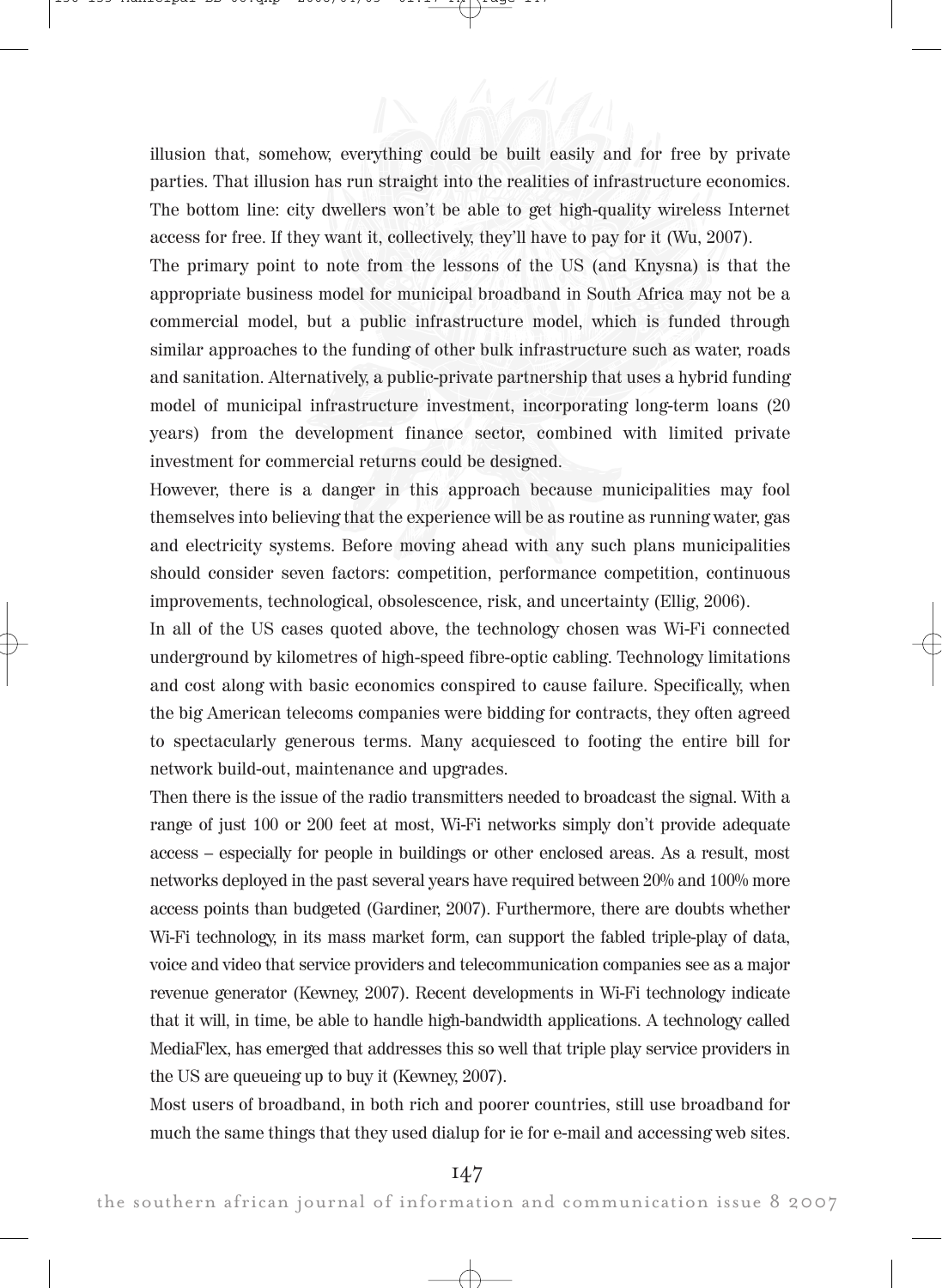So how are the economic benefits realised? A study covering the US, Canada and Mexico, exploring how economic development professionals, business owners and managers view the economic benefits of municipal broadband revealed the following lessons (Settles, 2007):

- ! Focus on using the municipal wireless network to get residents to do more business locally and improve the economic well-being of existing businesses.
- ! Regardless of speed, access alone won't impact economic development without appropriate business recruitment campaigns, portals, content and applications, all of which local Governments should expect to facilitate either directly or indirectly.
- ! Economic development experts must be actively involved in the discussion before publicly presenting their vision for the network's impact in this area. They need a reality check.
- ! The economic development department, a local redevelopment agency or an entity should drive the economic development aspect of municipal broadband.
- ! Economic development teams must be thorough in assessing the need for, and the impact of, municipal broadband among business constituents in order to justify the costs.
- ! Business constituents should be surveyed about their needs/desires/expectations for a municipal broadband network.
- ! Prepare for home-based offices as the future of individual entrepreneurialism.

In short, in this as in other areas, it is important to pay close attention to the demand side of municipal broadband provisioning, in particular to the co-evolution of demand with supply. The concept of co-evolution is particularly important and necessary in the South African context, but it is apparent from the managers surveyed that the demand side (availability of new content and services on an increasing scale related to the identification of the top-priority needs of residents), has been given insufficient attention as compared to the supply-side issues of backhaul communications infrastructure.

Having said this, however, it is clear that broadband does create new opportunities that have potentially important implications in developing countries. More specifically, since broadband enables visually-rich video content, applications and services, and since the natural human way of communicating is visual and aural, this medium opens up the possibility of new development-related usages (Naidoo, Kaplan & Fransman, 2005).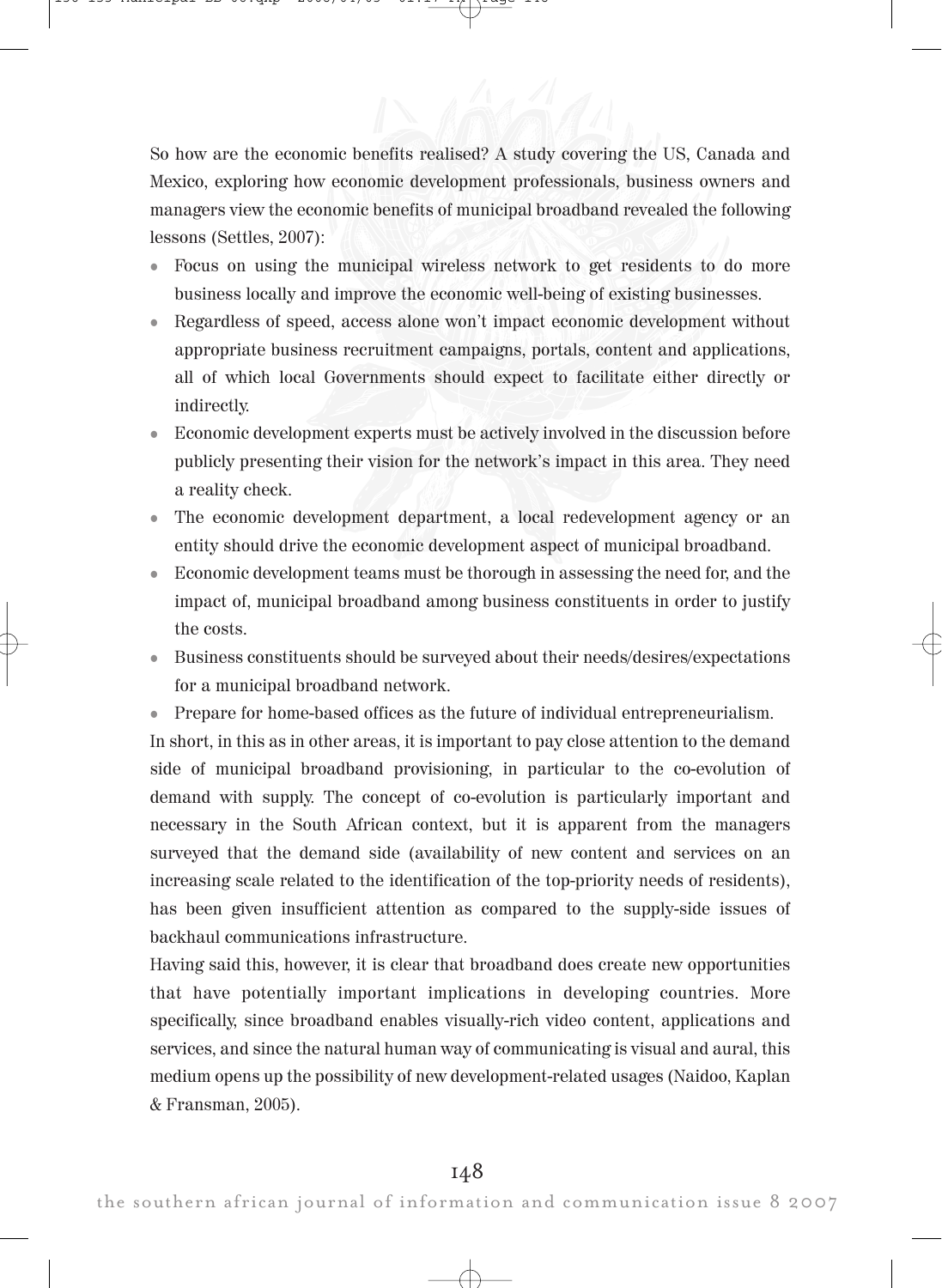## ANALYSIS AND CONCLUSIONS: ECONOMICS, TECHNOLOGY AND STRATEGY

The concept of digital cities or broadband cities is relatively new in the South African debates about ICT and development. Based on the initial review of incipient municipal broadband projects, it would appear that, from the point of view of economic and social strategies for development, these concepts can be applied to the large cities, namely the six metropolitan municipalities which include the Cities of Joburg, Tshwane and Cape Town and which incorporate large urban townships such as Soweto and Khayelitsha with large populations and high levels of service requirements for Government and private services. They may also be applied to and tested in some of the smaller high-income municipalities such as Knysna, which exhibit a requisite level of demand for high-bandwidth Internet services. Indeed these cities and towns are already striving to join the global trend of providing broadband infrastructure as an attractor to businesses and people to locate there, as well as ensuring connectivity for SMEs and residents and reducing the digital divide.

It is in this context that the question, whether South Africa should still be aiming for universal access to voice communications, as the current national policy stands, or whether it is time to focus on universal voice services and universal access to the Internet in the next 10 years for all cities and towns, should be debated as a matter of policy reform. A socio-economic development perspective as outlined above, suggests that a shift towards digital cities is a necessary step for such development. Indeed, the limited surveys conducted and reported in this paper, indicate that a few major South African cities have already taken this view and embarked upon strategic paths towards ubiquitous Internet access underpinned by municipal broadband provisioning. However, these are largely independent projects initiated to address market failure, rather than components of a national programme for increasing availability of broadband and hence fast access to Internet-based services, as a basis for ubiquitous electronic commerce and electronic Government.

The embryonic digital city strategic approaches in South Africa leave a number of questions unanswered, in particular what the appropriate last-mile strategies would be for each municipality and what lessons can be adopted and generalised from both the local and international contexts? A further question concerns the appropriate business models for municipal broadband provisioning – whether a private-sector fuelled commercial model, a public-sector fuelled utility model or a hybrid model as applied to different types of municipality – metro/city, transforming township, small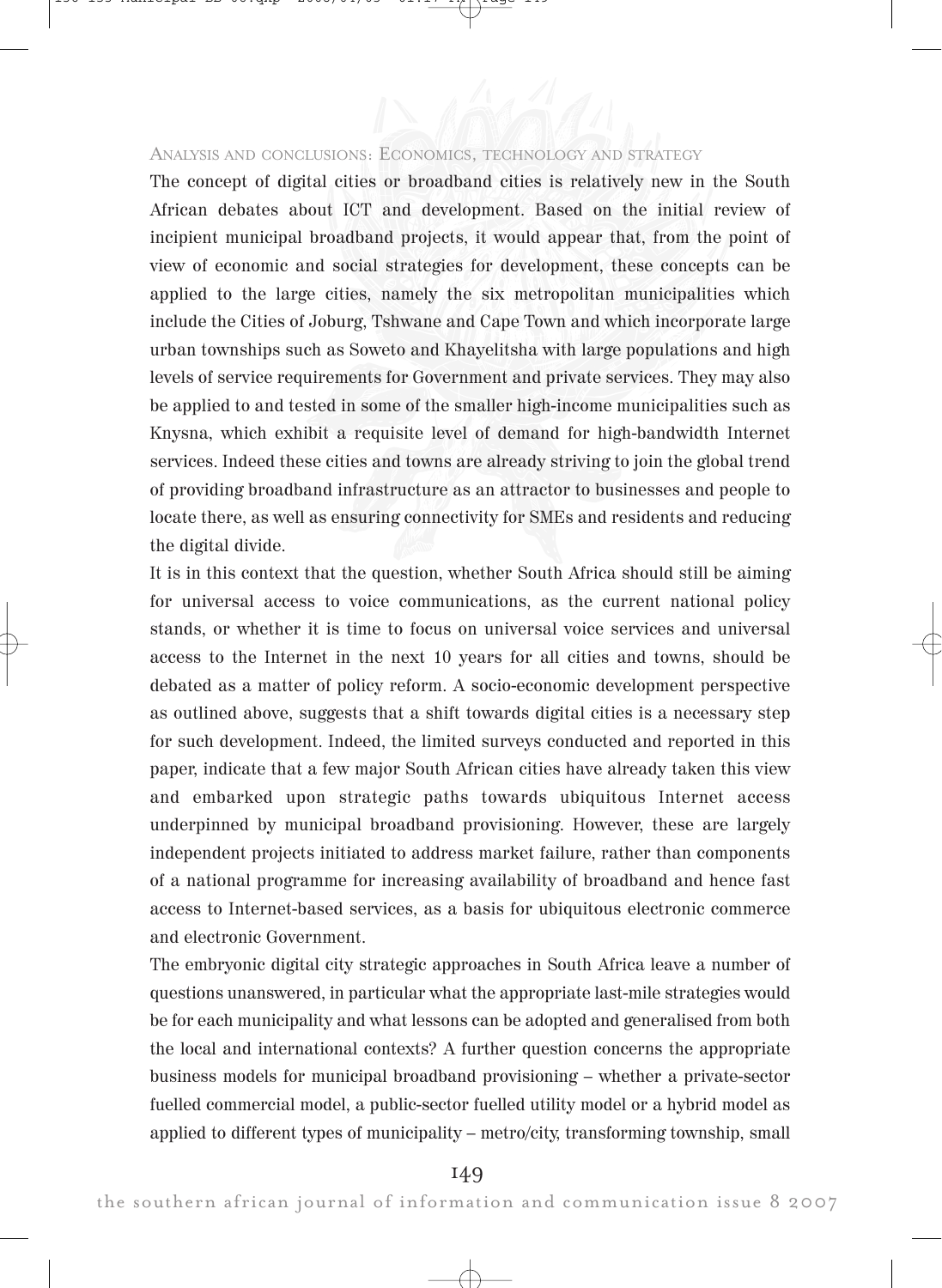town? Analysis of demand across the entire spectrum of metropolitan areas, smaller cities and towns is crucial to formulating appropriate business models, which may differ based on demand and supply features and the financial and human resources of the particular municipalities.

Lessons from international experience regarding actions to increase broadband availability include a number of approaches that have worked in different measures. This is a dynamic field that is worthy of detailed study by South African policymakers and municipalities and includes themes such as: aggregation of public sector provisioning; aggregation of consumer demand; building ubiquitous and mobile networks; public sector non-commercial business models versus commercial business models, to name a few. For South Africa, the overarching lesson is that initiatives to increase the supply of broadband are high risk and therefore wellresearched common strategic frameworks for broadband supply, that address the varying needs of metro or city level Governments, transforming townships, or small towns, can reduce errors in judgement related to idealistic business models and inappropriate technology choices. Detailed feasibility studies will be needed to consider the application of international approaches, such as those listed above, to South African cities, townships and towns. A common strategic framework that addresses the critical issues framing digital cities, including business models for municipal broadband provisioning; technology choices and last-mile connectivity; content and services that foster co-evolution of demand; can be debated and formulated through the South African Cities Network, the umbrella network for the nine major cities. Such a framework could provide the basis for sharing lessons within the broader epistemic community and reducing the potential risk that each city faces on its own, as well as providing the basis for extracting lessons that can be applied to smaller cities, towns and municipalities. This would assist in preparing the way for a migration to digital cities where residents have real Internet connectivity and are therefore plugged in to the heartbeat of the local and global economy, rather than merely having infrastructure in the ground and in the air. Secondly, a key lesson from the US is that "it's not about technology…", its about social purpose and local economic development. The lessons from the US suggest that demand for broadband is based on its value to users in generating additional opportunities or media for "doing business" and that analysis of user needs can provide a stronger basis for strategy design in relation to municipal broadband projects (Settles, 2007), with appropriate technology adoption based on needs,

effectiveness and cost.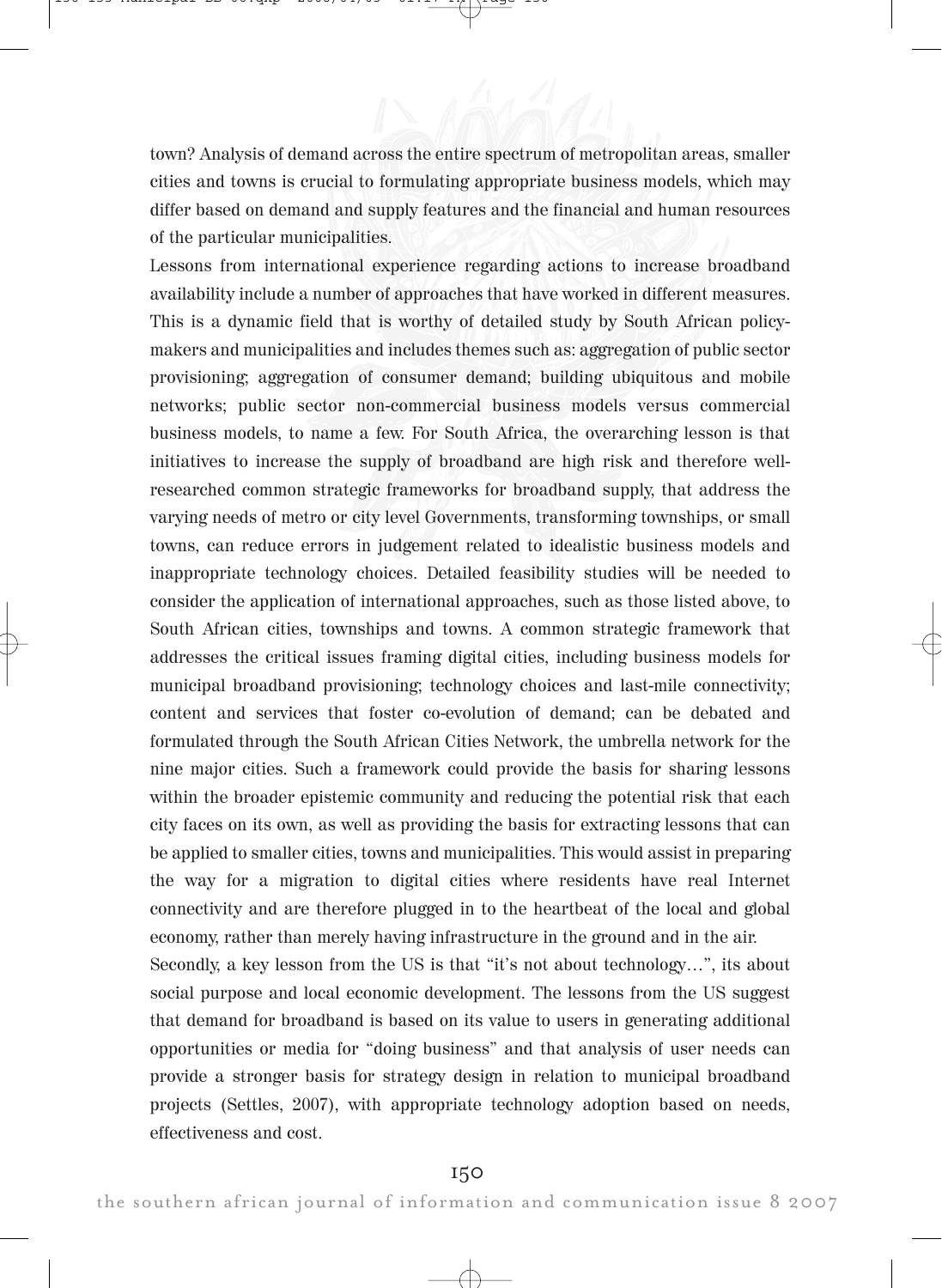Thirdly, responding to the question of how South Africa can migrate to a high-speed, high-bandwidth environment, the research suggests that a public-sector based utility model, rather than a commercial model, would be appropriate at this stage of municipal or city development. Alternatively a hybrid model that combines onbalance-sheet funding with development financing and a private sector investment should be considered.

Fourthly, since building and maintenance costs are high and it can take time to recover the investment, cities and provinces, which are not motivated by profit but by promoting economic development through attracting citizens and businesses to their 'shores' see themselves as more effective providers of broadband than telecoms companies. Hence there may not be direct return on investment through high levels of subscriptions at commercial rates, instead the digital cities may increase their rates and tax base by having more businesses and residents locate there because of the attraction of broadband (and other digital services) availability which can be used as and when needed.

Finally, given the municipal broadband learning experiment currently in progress in South Africa's major cities, one possible solution would be to adopt the Cities of Tshwane and Cape Town models of deploying a city-wide fibre infrastructure and to sell the spare capacity to service providers. The income derived can then be used to finance the deployment of broadband services to areas that are not attractive to private enterprise.

Whatever the approach, strategies for municipal broadband provisioning will require a long-term political commitment and leadership, to ensure that the many obstacles that arise through the course of such an innovative venture are progressively resolved, and that the concept of a digital city for all income levels becomes a reality. "

the southern african journal of information and communication issue 8 2007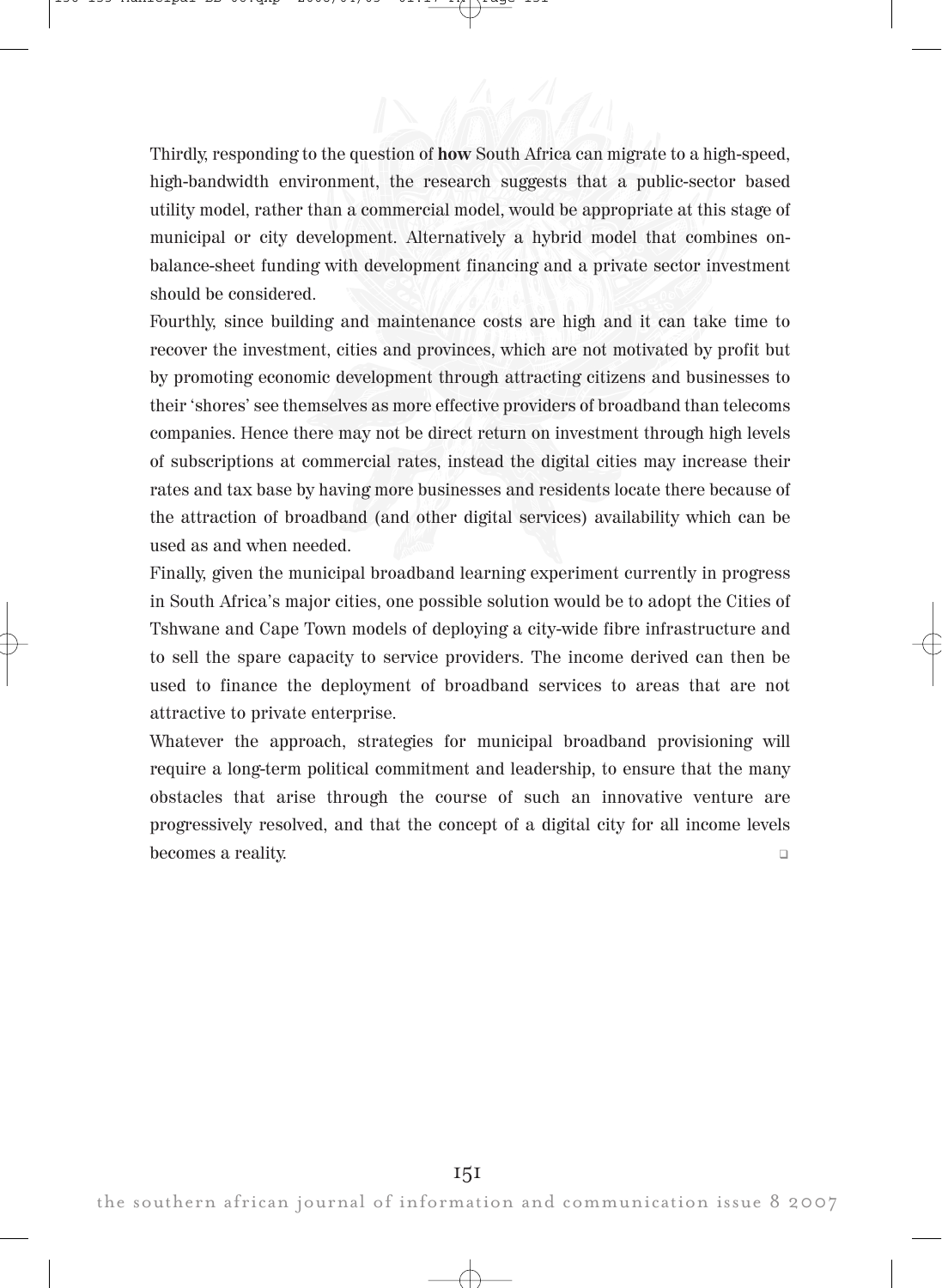#### **REFERENCES**

Analysys, no date. Broadband aggregation: Panacea or folly?

http://www.analysys.com/default\_acl.asp?Mode=article&iLeftArticle=1163&m=&n=, accessed October 2007

Aurigi, Alessandro, (2000). Digital City or Urban Simulator? In Ishida, Toru and Isbister, Katherine (eds), 2000. Digital Cities: Technologies, Experiences and Future Perspectives, Springer, US, pp. 33 – 44.

Bangeman, E, 18 June 2007. Philadelphia Wi-Fi network gets more expensive as city-wide launch nears,

http://arstechnica.com/news.ars/post/20070618-philadelphia-wifi-network-gets-more-expensive-as-city-wide-launch-nears.html, accessed 25 September 2007

Canca, Nomhle, CEO of Blue IQ. Presentation on B-Link, Gauteng Broadband Strategy, to the ICT Media Forum on ICT, Policy and Economic Development, Wits University, Parktown, 29 May 2007.

Castells, Manuel, (1991). The Informational City: IT, Economic Restructuring and the Urban-Regional Process, Blackwell Publishing, US.

- City of Joburg, (2007). Designing Joburg's Digital Future: Leveraging the 2010 ICT Legacy, strategy research project conducted for City of Joburg Economic Development, July – October 2007.
- City of Joburug,(2006). Conference Connect IT: Joburg 2010, Making IT Happen, pp. 23 24 November 2006, Sandton Convention Centre, Sandton

City Population. http://cyberpopulation.de/SouthAfrica-UA.html, accessed 26 November 2007

Duxbury Networking Press Office, 2003. High Speed Networking: Faster and Faster, Johannesburg 10 February 2003,

www.itweb.co.za/office/duxbury/0302100800.htm, accessed 3 September 2007

Easton, G, 2007. Director Financial Services, Knysna Local Municipality: Interview 4 October 2007

Ellig, Jerry, (2006). A Dynamic Perspective on Government Broadband Initiatives, Reason Foundation, November 2006,

www.reason.org/ps349.pdf, accessed 10 October 2007

Esselaar, S, Gillwald, A & Stork, C, (2006). South African Telecommunications Sector Performance Review 2006, LINK Centre Public Policy Research Paper No. 8, LINK Centre, University of the Witwatersrand, Johannesburg

Federal Communications Commission (US). What is Broadband? www.fcc.gov/cgb/broadband.html, accessed 3 September 2007

Gardiner, Brian, (2007). What's Behind the Epidemic of Municipal Wi-Fi Failures?, Wired, 4 September 2007,

http://www.wired.com/techbiz/it/news/2007/09/muni\_wifi, accessed 25 September 2007

Gillwald, A, (2007). Between Two Stools: Broadband policy in South Africa, Southern African Journal of Information and Communication

Issue 8, LINK Centre, Witwatersrand University, Johannesburg

Hlengani, Themba, (2007). How the boom began, in Financial Mail, 27 April 2007

Intelligent Community Forum. Intelligent Community Indicators.

http://www.intelligentcommunity.org/displaycommon.cfm?an=1&subarticlenbr=4, accessed 3 September 2007

Ishida, Toru and Isbister, Katherine (eds), (2000). Digital Cities: Technologies, Experiences and Future Perspectives, Springer, US.

Jacobs, Jane (1961). The Death and Life of Great American Cities, Random House, US.

Keen, Judy, (2007). Cities turning off plans for Wi-Fi, in US Today 20 September 2007,

http://findarticles.com/p/articles/mi\_kmusa/is\_200709/ai\_n20513450, accessed 25 September 2007

Kewney, Guy, 2007. IPTV over wireless? Why not?, in The Register, 1 October 2007,

http://www.theregister.co.uk/2007/10/01/selina\_lo\_interview/page3.html, accessed 25 September 2007

Kuun, Charles, (2007a). Telecommunications consultant to Tshwane municipality: Interview on local electronic governance, July 2007

Kuun, Charles, (2007b). Telecommunications consultant to Tshwane municipality: Interview on municipal broadband, 3 October 2007

Ma, Ying-jeou, (2001). Building a Cybercity: The Taipei Experience, Speech by Mayor of Taipei City, at the 2001 Global Internet Summit held

March 6 – 8, (2001) in Fairfax, Virginia, US, http://english.taipei.gov.tw/ic/index.jsp?categid=5177, accessed 3 September 2007

McGarty, Terrence P and Bhagavan, Ravi, (2002). Municipal Broadband Networks, A Revised Paradigm of Ownership,

http://tricitybroadband.com/PDF%20files/Municipal Broadband Networks.pdf, accessed 25 September 2007

Mitchell, William J, (2000). Designing the Digital City in Ishida, Toru and Isbister, Katherine (eds), 2000. Digital Cities: Technologies,